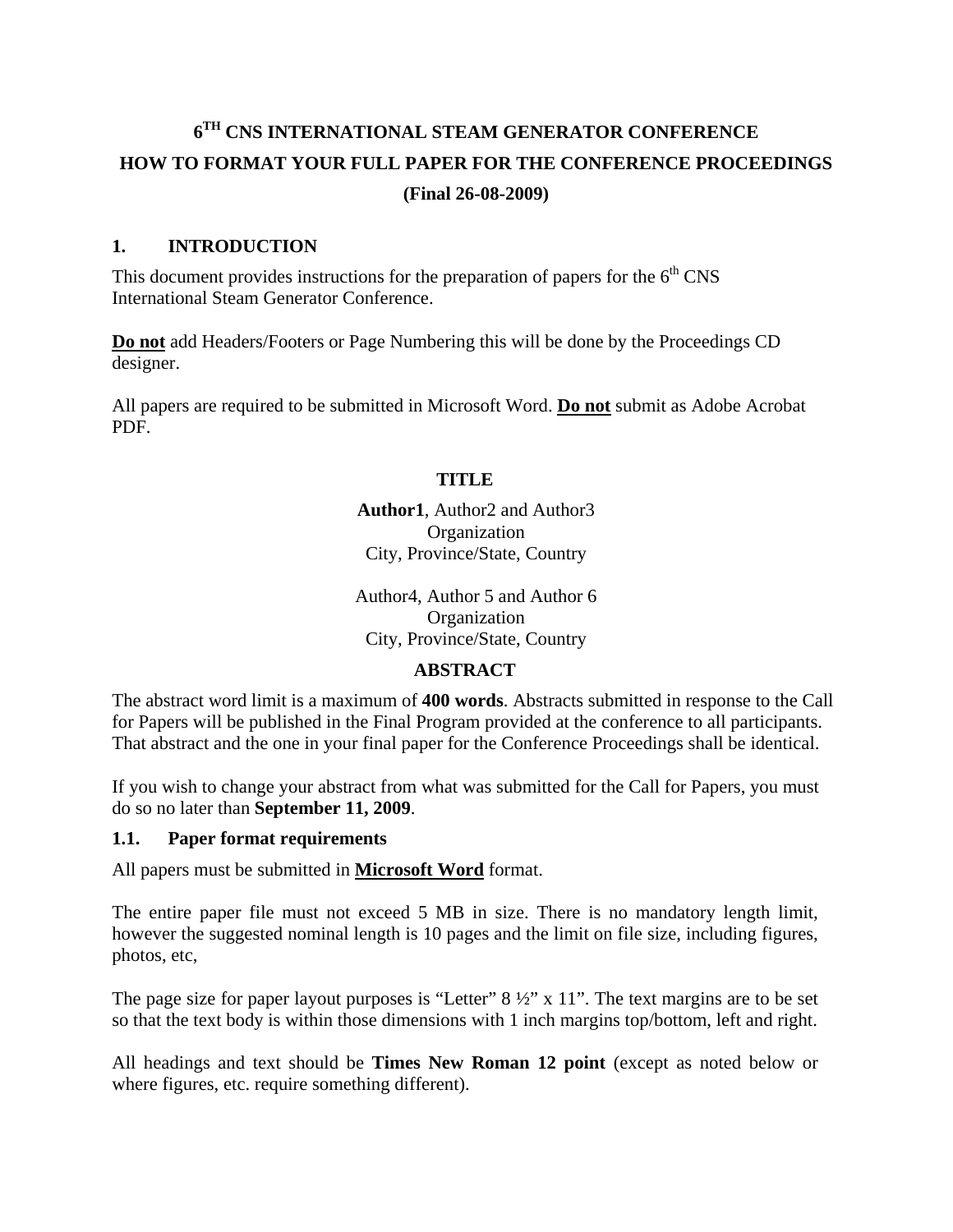## **1.2. Title, authors and abstract format**

The paper Title shall be as above (all upper case, bold font).

Authors and their affiliation shall be listed as indicated above, with the lead author (or presenter's) name in bold font. Author(s) from the same organization are to be grouped together, with their names separated by commas. Additional author(s) from other organizations are to be grouped and subsequently listed beneath.

The Abstract shall be as above (see note above regarding Abstract word limit of 400 words).

## **2. BODY TEXT FORMATTING**

The body text of the paper will contain headings, sub-headings, pictures, diagrams, tables, figures, formulae and other relevant information.

#### **2.1. Headings**

For headings, a number and a dot should be inserted for each heading in increasing order to the end of the paper e.g., **1.0 INTRODUCTION**. Headings are to be in upper case, bold font, and with a tab 0.5" from the left margin to the heading itself. Leave 6 pt space before and after the heading.

Paragraphs in the body text are separated by one line. Use page breaks to ensure that headings do not appear alone at the bottom of a page. Likewise, size and arrange figures so that the bottom of a page is not left blank if the figure flips to the top of the next.

Body text should be in Times New Roman point 12, normal. If you want to emphasise certain words in text, you can highlight those words by bold, *italic*, or underline as long as it is confined within the context of drawing attention of the readers.

## **2.2. Sub-headings in a heading section**

Sub-headings are recommended to provide clarity of ideas. The "sub-heading" should be in sentence case, with the first letter in upper case and the rest of the sub-heading words should be lower case (unless the word requires upper case e.g, acronyms). Sub-headings are to be in Times New Roman 12 point bold font. Sub-headings are numbered by dotted numbering after the number of the section that the sub-heading is in. The sub-heading title is separated from the sub-heading number by a tab space to 0.5" from the left margin. The body of text in the sub-heading section runs identical with other sections. A single line is used to separate the sub-heading section with other sub-headings sections and other text in the same heading section.

#### 2.2.1 Sub-sub-heading in a sub-heading section

In case a sub-sub-heading is required, the same principle applies as for sub-headings. Subsub-headings are to be underlined.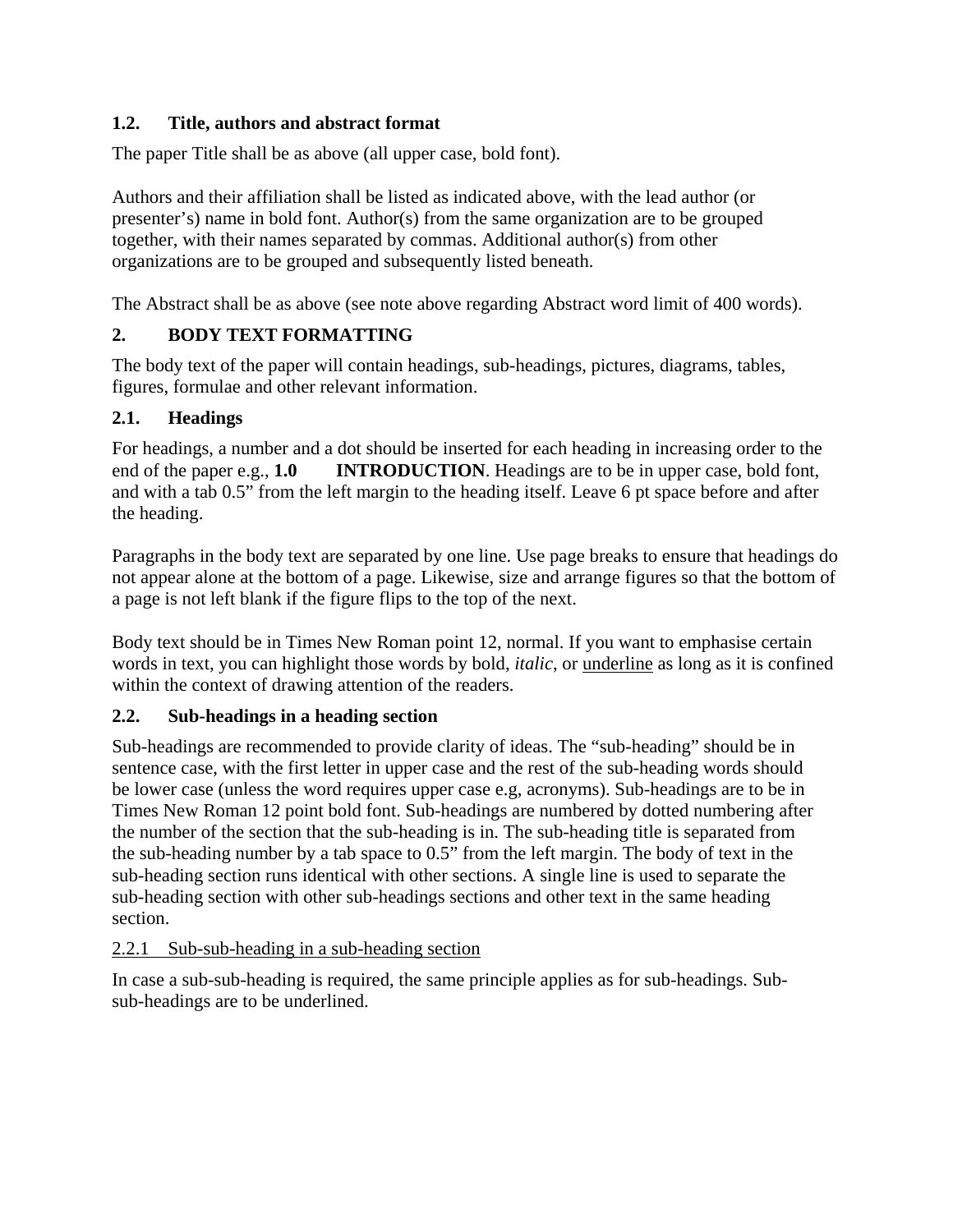#### **3. FIGURES, DIAGRAMS, TABLES AND PHOTOS**

Figures (diagrams and photographs) and tables can be included anywhere in the text other than the title, author list or affiliation list. Figures should be numbered consecutively throughout the paper from Figure 1 onwards. Tables should be numbered consecutively throughout the paper from Table 1 onwards. The figure and table numbers should be in bold font, with a period after the figure or table number, then a space before starting the caption, also in bold font with a period at the end. Captions should be in sentence case, with an initial capital on the first word. See examples below.

All figures, tables and their captions are to be centred. Ensure figures and tables are within the printable area of the page (to avoid their loss in subsequent document processing).



**Figure 1. Example of a diagram in the template.** 

There is no restriction on the size of diagram but as a general rule, a diagram should not extend beyond the margins of the paper in any direction. Leave a line between the body text, the diagram and the caption.

In all respects, pictures are inserted in the same way as diagrams. All pictures and diagrams are to be inserted in line with text.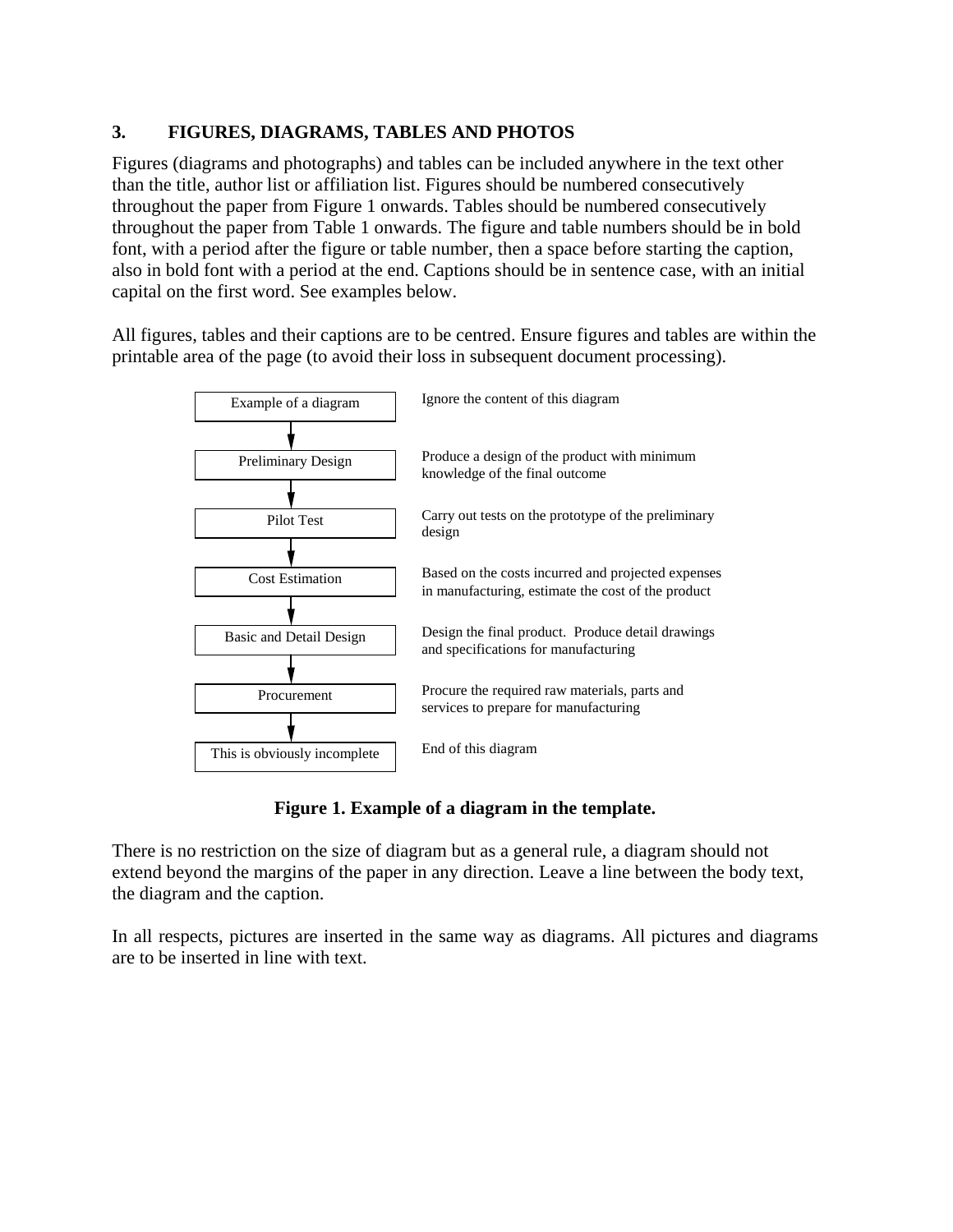

**Figure 2. A picture is treated in the same way as diagram.** 

# **4. FORMULAE**

.

For formulae, equations are numbered in their order of appearance in round brackets and referred to in the text if necessary.

$$
E_1^2 + E_2^2 = (m_1 + m_2)c^2
$$
 (1)

$$
E_1^2 + E_2^2 = (m_1 + m_2)c^2
$$
 (2)

## **5. WHAT CAN I DO IF THE DIAGRAM OR TABLE IS TOO WIDE?**

If the diagram or table is too wide to fit within the margins of the paper, it is recommended that the particular section of the paper be formatted in landscape. Care should be taken to ensure that only the diagram or table that needs to be displayed in landscape print is formatted to landscape page setup. The caption for the diagram and table should appear below the respective diagram or table.

Note – avoid having pages left partially blank like this one is, because a subsequent figure does not fit in the available space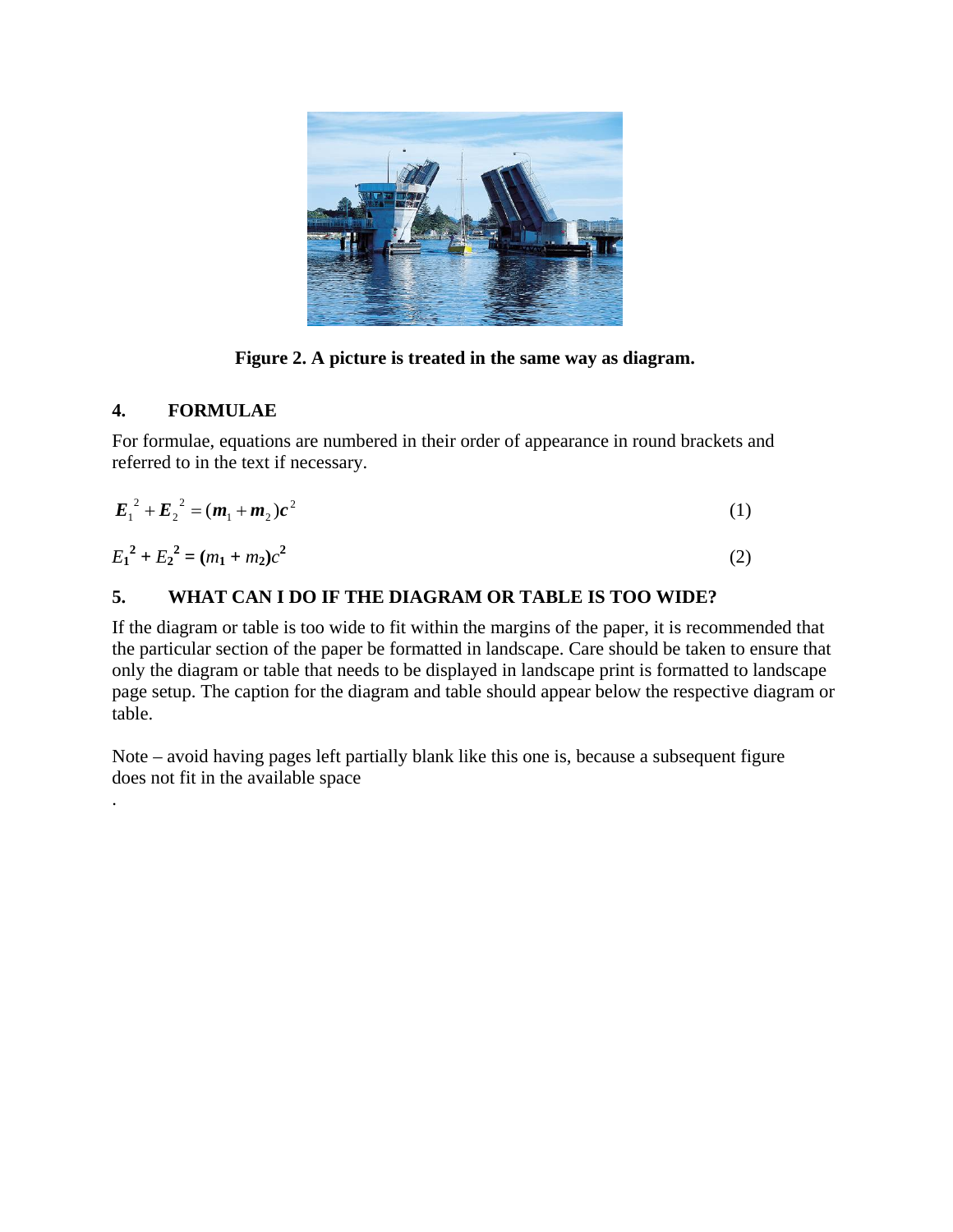A diagram too wide to be displayed on portrait format.



**Figure 3. Example of a diagram too wide.**